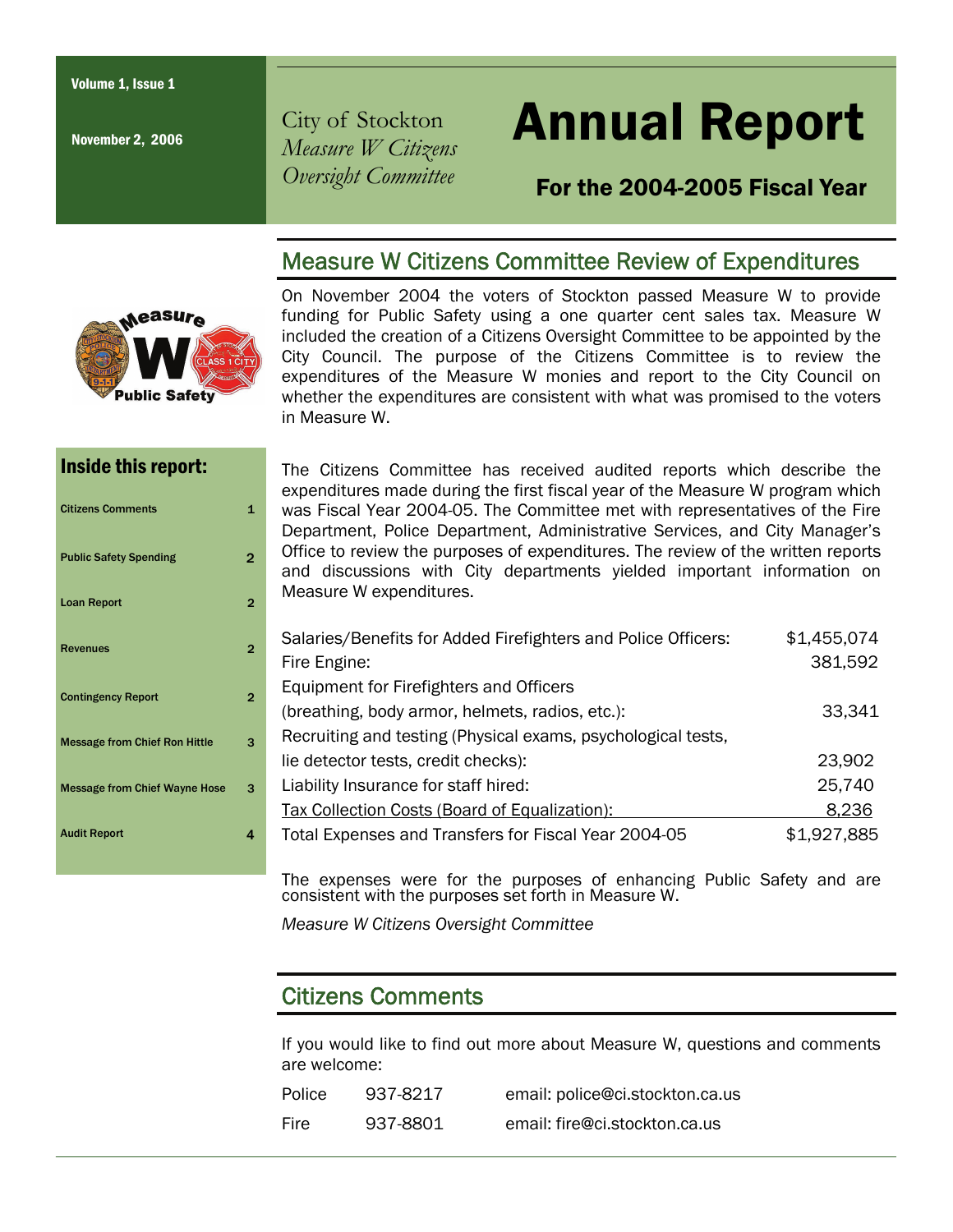### Measure W Resources Resulted in Higher Funding for Public Safety

Police and Fire protection has traditionally been the City's highest priority for use of its General Fund monies. The amounts of money devoted to these Public Safety departments grows each year. With the passage of Measure W the City has the resources to increase its financial commitment to public safety. This chart shows the funding for Police and Fire before and after the implementation of Measure W. Fiscal Year 2005-06 is the first full year of the Measure W program revenues and expenditures.

The Measure W rules allow the City Council to loan monies from other city-controlled funds to allow the Measure W program to accomplish its goals. Such a loan was authorized by the City Council as part of its Fiscal Year 2005-06 Budget. Revenues from 1/4 % Measure W tax began coming to the City in June 2005 while the new Fire Station in Northeast Stockton opened and began using Measure W funding in March 2005. The amount loaned was \$947,845 which came from the City's General Fund. The loan was paid back in June 2006.

# Measure W Oversight Committee Members

| Chair David Jimenez                 | (two terms) |
|-------------------------------------|-------------|
| Vice-Chair Carole Murphy (one term) |             |
| <b>Tony Washington</b>              | (two terms) |
| Ed Rishwain                         | (one term)  |
| Joe Curtis                          | (one term)  |
| Bob Wingo                           | (two terms) |
| Rod Mendoza                         | (two terms) |

**Police & Fire Expenditures** 



#### **Measure W Loan Repaid Revenues from Measure W**

During Fiscal Year 2004-05, the City received two revenue checks from the State Board of Equalization for a total of \$1,045,510. These revenues come from the 1/4% sales and use tax which is collected on products purchased within the City. For Fiscal Year 2005-06 the average monthly revenue has been \$734,000. As the city's economy grows and sales tax revenues increase, Measure W will be able to afford increases in public safety staffing and equipment.

#### Contingency Reserve

The Program Guidelines for Measure W call for setting aside a portion of the revenue collected as a reserve. The intent was that the reserve would accumulate 25% of the annual Measure W budget so that when revenue is below projections, the public safety services funded by Measure W would be maintained. Since revenue received in fiscal year in 2004-2005 amounted to only two months payments, monies were not available to fund the reserve. It is hoped that during fiscal year 2006-07 adequate revenue will be received to begin funding the contingency reserve.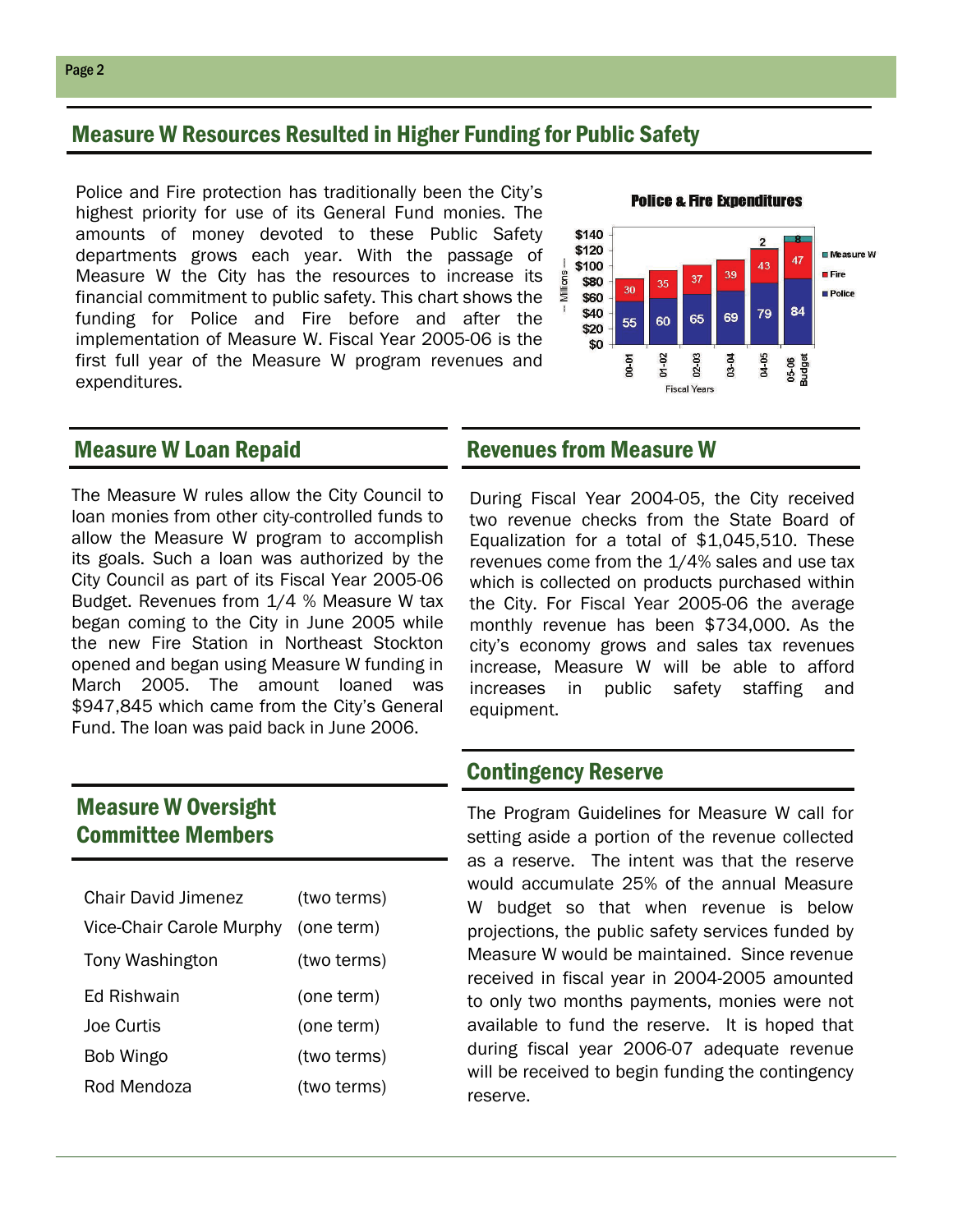#### Fire Department uses

# Measure W Funds to Save Lives



On March 29th, 2005, Engine Company 13 went in service at a temporary location at 8891 Bergamo Ct. Eighteen minutes later, the engine and crew, staffed with 2 paramedics and 2 EMT-Is, responded to a 44 year old male who was not breathing

and did not have a pulse. This emergency was only blocks away from the new firehouse, which significantly reduced the response time giving the patient a much greater chance of survival than he would have if the next closest fire engine responded from miles away. Other notable responses for Company 13 include an evacuation of the area for an explosive device in a vehicle using 5 propane cylinders wired to the vehicle's ignition switch, successful medical interventions were made for chest pain, drug overdoses, amputations, low blood sugar, gun shot wounds, and an assortment of other medical responses. Waterloo/Morada Fire Department, a neighboring fire district, requested mutual aid from Company 13 when they were too exhausted to continue at a fire scene. Company 13 staffed the attack lines and assisted with salvage and overhaul (property conservation) of the property. The opening of the new firehouse allows for reduced response times in the northeast area allowing firefighters to arrive at fires before they reach the flashover stage and gives injured or ill citizens a much greater chance of survival. Construction of the permanent Company 13, which will be located at Holman Road and Hendrix in the Cannery Park subdivision, is currently in the design and engineering phase.

Without Measure W funding I cannot imagine how the City would provide the level of service it is now providing. As Stockton grows and Measure W revenues also grow, additional fire stations will be planned and built.

# Police Department 04-05 Measure W Accomplishments



With the passage of Measure W in November of 2004, the Police and Human Resource Departments began to accelerate the police officer candidate testing, background investigating and hiring, and

training processes necessary to hire many police officers over the next five years in accordance with the Measure W hiring plan adopted by the City Council. While testing and background investigating officers for the next available police academy, the Police Department focused on hiring police academy graduates and lateral transfers from other agencies. These officers would be able to enter the field training program as soon as they were hired. In March of 2005, the first five academy graduate officers were hired and in June of 2005, three more were hired with Measure W funding. Throughout the spring and summer of 2005 the background and hiring process continued for the first academy class that began in September 2005. Eleven police officer trainees hired with Measure W funds attended that first academy.

In April of 2005, the Police, Information Technology, and Public Works Departments began the process of purchasing and outfitting 12 marked patrol vehicles with radios, computers, rifles, shotguns, and other equipment needed to support the additional police officers hired under Measure W. The Police Department looks forward to the public safety impact that the additional officers employed with Measure W funds will make on our community.

Wayne Hose, Police Chief

Ron Hittle, Fire Chief